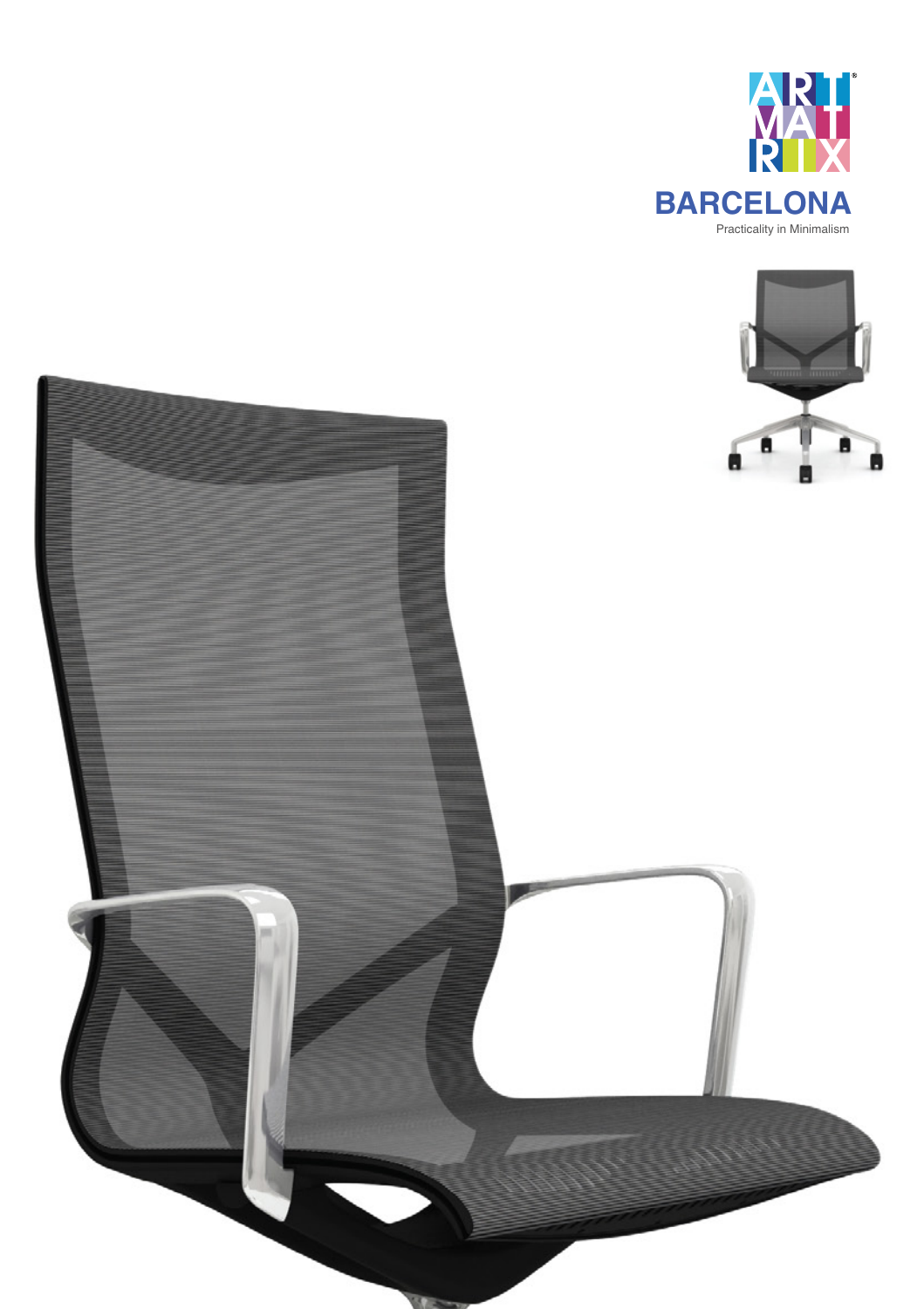

Barcelona is a modern minimalist with clearly defined structure conference chair, well-known for its strong design elements and high functionality. L-shaped armrests attached perfectly with "Y" back support and bottom structure for a light and elegance presence, allowing one to be cradled securely with comfort. The overall dimension and functions of Barcelona conforms to the ergonomic principles, offering instant gratification in workplace.



# **BARCELONA**

# **Practicality in avant-garde design**

Designed and manufactured by Zhong Meng of Foshan in collaboration with Artmatrix for distribution and exclusively in India, Mauritius and South East Asia.